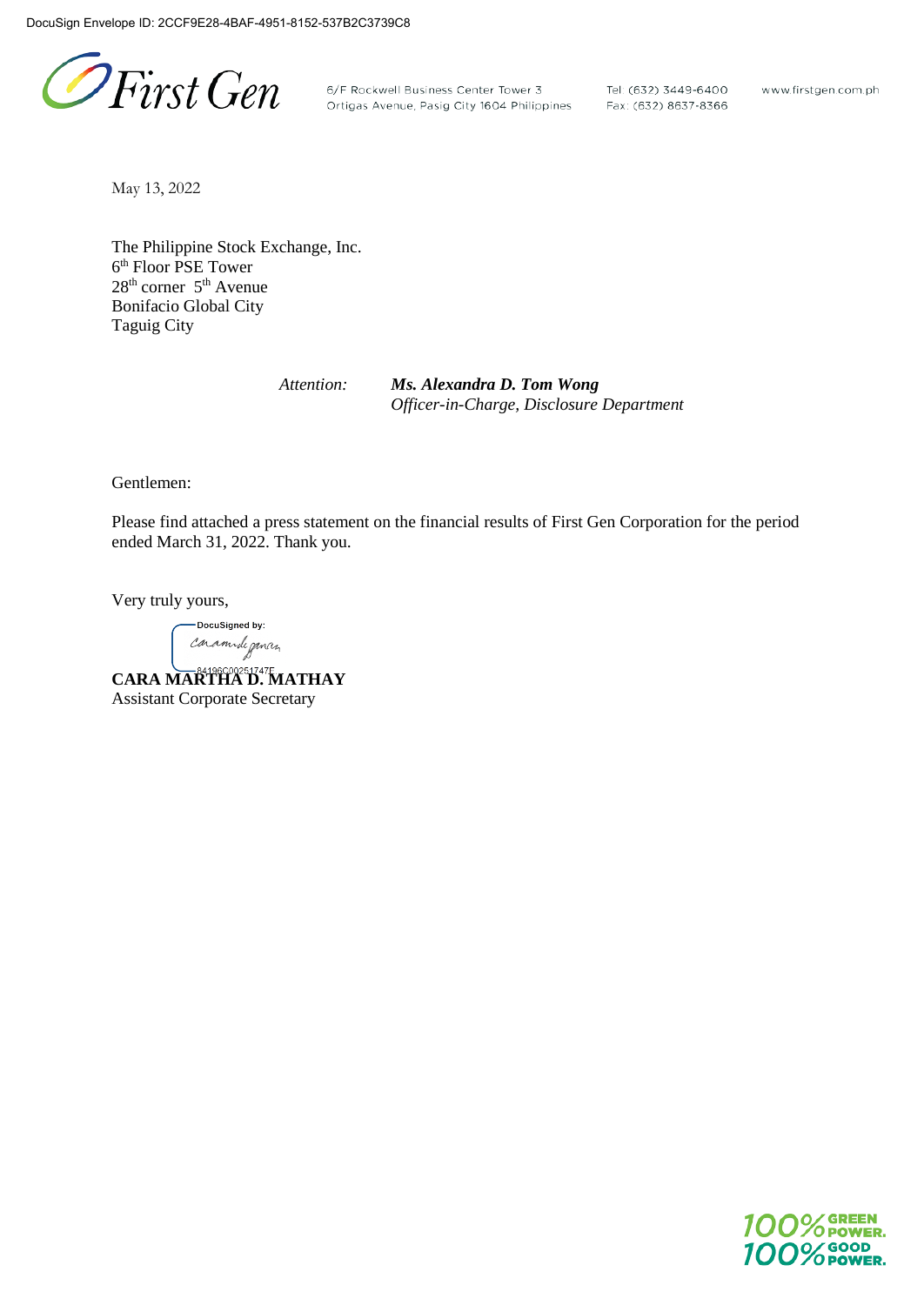## **First Gen 1Q22 Attributable Recurring Net Income at US\$59 Million**

First Gen Corporation's (First Gen), the Lopez Group's power generation company, consolidated revenues from the sale of electricity in the first quarter of 2022 was higher at Php29.1 billion (US\$570 million), an 18% positive change of Php5.8 billion (US\$87 million) from Php23.2 billion (US\$483million) in 2021. The higher revenues came from higher electricity sales that was supplemented by elevated fuel prices and Wholesale Electricity Spot Market (WESM) prices. The natural gas portfolio accounted for 62% of First Gen's total consolidated revenues. EDC's geothermal, wind, and solar revenues accounted for 33% of First Gen's total consolidated revenues. The hydro plants accounted for 4% of First Gen's total consolidated revenues.

"First Gen generated more power in 1Q22 versus 1Q21. We reached another milestone this first quarter as EDC's 3.6 MW Mindanao 3 plant started operating last March. However, both Avion and EDC were affected by unplanned outages. In EDC's case, it led to high replacement power costs as Typhoon Odette debilitated transmission capacity despite the plants' ability to produce power. EDC was able to wheel out its power by mid-January. As for the rest of the natural gas fleet, it was plagued by gas interruptions at the Malampaya field. This resulted in the importation of expensive liquid fuel. To address this recurring issue, the importation of LNG can happen by 4Q22 when the LNG terminal operates," First Gen President and COO Francis Giles B. Puno stated.

The Company reported lower recurring net income in the first quarter of 2022 of Php3.0 billion (US\$59 million) in comparison to Php3.8 billion (US\$78 million) for the same period last year. The Company's natural gas and geothermal platforms both suffered from a drop in operating income.

The natural gas platform had a 27% decrease in recurring earnings for the first three months of 2022 to Php2.0 billion (US\$38 million) from Php2.5 billion (US\$52 million) in 2021. The 97 MW Avion power plant's (Avion) Unit 1 was discovered to have incurred damage in December 2021, but was quickly brought back to operations by February 2022 after purchasing a new turbine. Moreover, the 420 MW San Gabriel power plant recognized lower capacity fees due to its de-ration from gas supply restrictions. While all four natural gas fired plants benefited from greater electricity sales, higher fuel prices and operating expenses contributed to its lower earnings. Including non-recurring items, the gas platform's attributable net income to parent decreased to Php2.2 billion (US\$43 million) for 2022 from Php2.8 billion (US\$57 million) in 2021. The platform incurred higher income tax for this quarter as taxes in 1Q21 included the effect of CREATE Law's retroactive adjustments from 2H20, though offset by insurance proceeds booked in 2022.

The geothermal, wind, and solar platform, under Energy Development Corporation (EDC), likewise suffered from outages, mostly attributable to Typhoon Odette that led to transmission constraints, as well as lower wind generation from Burgos for 1Q22 in comparison to the same period last year. Moreover, the Income Tax Holiday of the Burgos project expired in November 2021, which likewise led to lower earnings. EDC contributed both recurring and attributable earnings at Php0.9 billion (US\$17 million) for 1Q22, 38% lower than its recurring and attributable income last year of Php1.3 billion (US\$27 million).

The hydro platform's contribution to recurring and non-recurring earnings both grew to Php0.5 billion (US\$10 million) for the first ninety days of 2022 from Php0.2 billion (US\$5 million) last year. The 132.8 MW Pantabangan-Masiway power plants generated higher operating income from its contract with Meralco and merchant sales.